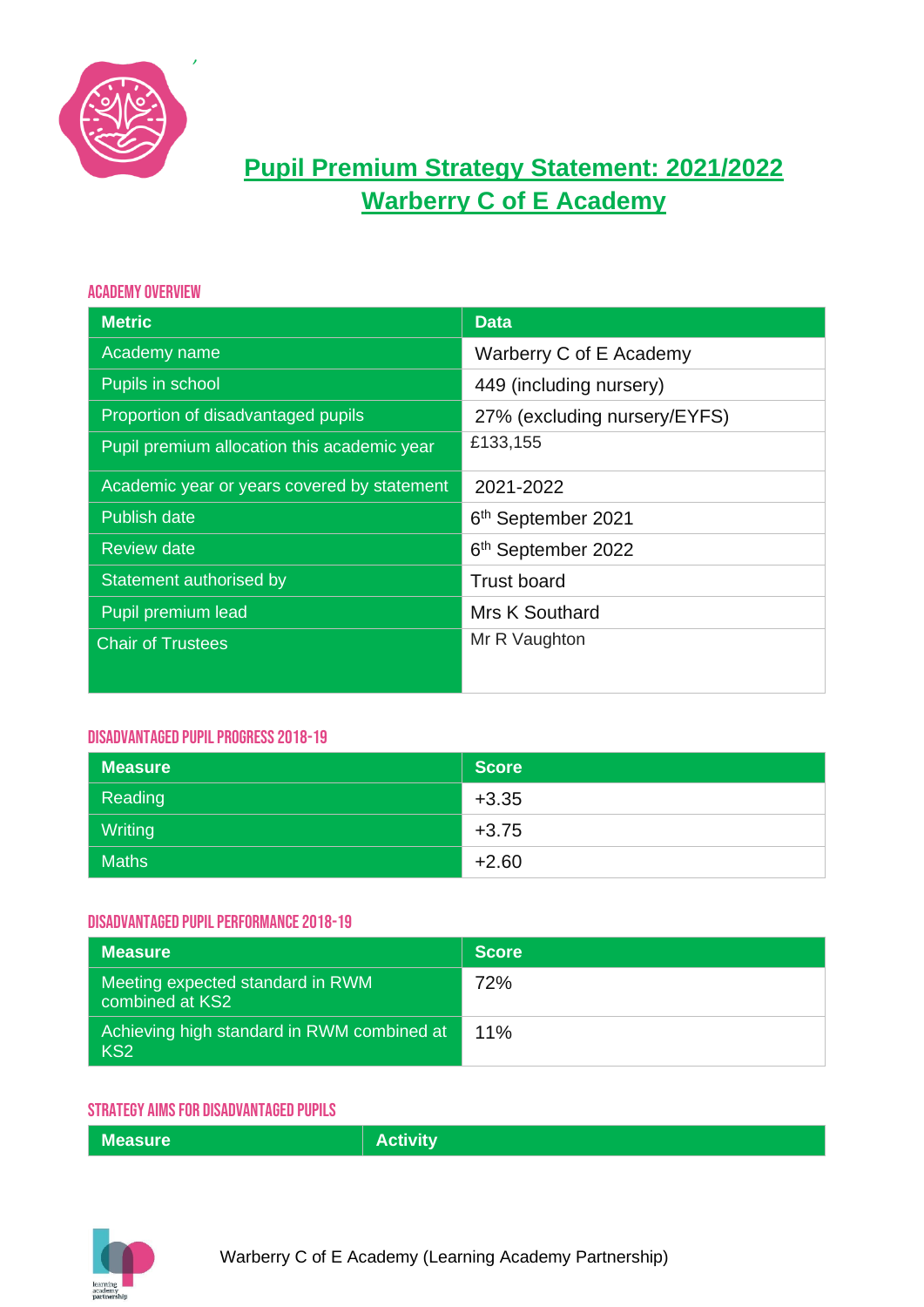| Priority 1                                        | To close the gaps in attainment due to COVID 19 in English,<br>maths and phonics                                                                                                                                       |
|---------------------------------------------------|------------------------------------------------------------------------------------------------------------------------------------------------------------------------------------------------------------------------|
| <b>Priority 2</b>                                 | To embed a whole school approach to the development of early<br>reading to address the language and vocabulary barriers for<br>eligible pupils in KS1 and to further develop whole class reading<br>at KS <sub>2</sub> |
| <b>Priority 3</b>                                 | To ensure that there is rigour in the teaching of writing.                                                                                                                                                             |
| Barriers to learning these<br>priorities address? | Ensure no learning is lost and children catch up and then keep<br>up with teaching and learning.<br>Effective CPD is in place to ensure that we have highly skilled<br>teachers and support staff.                     |
|                                                   |                                                                                                                                                                                                                        |

# Teaching Priorities for 2020-21

| <b>Aim</b>                                | <b>Target</b>                                                                                            | <b>Target date</b>              |
|-------------------------------------------|----------------------------------------------------------------------------------------------------------|---------------------------------|
| <b>Attainment and Progress in Reading</b> | KS2 91% Expected and<br>43% HS with Progress<br>above National                                           | <b>July 2022</b>                |
| <b>Progress in Writing</b>                | KS2 87% Expected and<br>26% HS with Progress<br>above National                                           | <b>July 2022</b>                |
| <b>Progress in Mathematics</b>            | KS2 91% Expected and<br>43% HS with progress<br>above National                                           | <b>July 2022</b>                |
| <b>Phonics</b>                            | Year 1 92%<br>Year 2 92%                                                                                 | <b>July 2022</b><br>Autumn 2021 |
| <b>Other</b>                              | Improve attendance for<br>disadvantaged pupils to<br>96.4% and PA to be less<br>than National percentage | <b>July 2022</b>                |

| <b>Measure</b>    | <b>Activity</b>                                                                                                                                                                                                                                                                                                                           |
|-------------------|-------------------------------------------------------------------------------------------------------------------------------------------------------------------------------------------------------------------------------------------------------------------------------------------------------------------------------------------|
| <b>Priority 1</b> | To maintain a remote curriculum to ensure that the<br>quality of education for all children whether they are<br>able to access school or remain at home, including<br>use of Google Classroom, is available and<br>understood by all teaching staff. All teachers to<br>identify gaps and to put into place whole class<br>interventions. |
| <b>Priority 2</b> | To ensure RWINc and whole class reading is<br>constantly taught across both remote and in school<br>learning; supported by interventions and quality first                                                                                                                                                                                |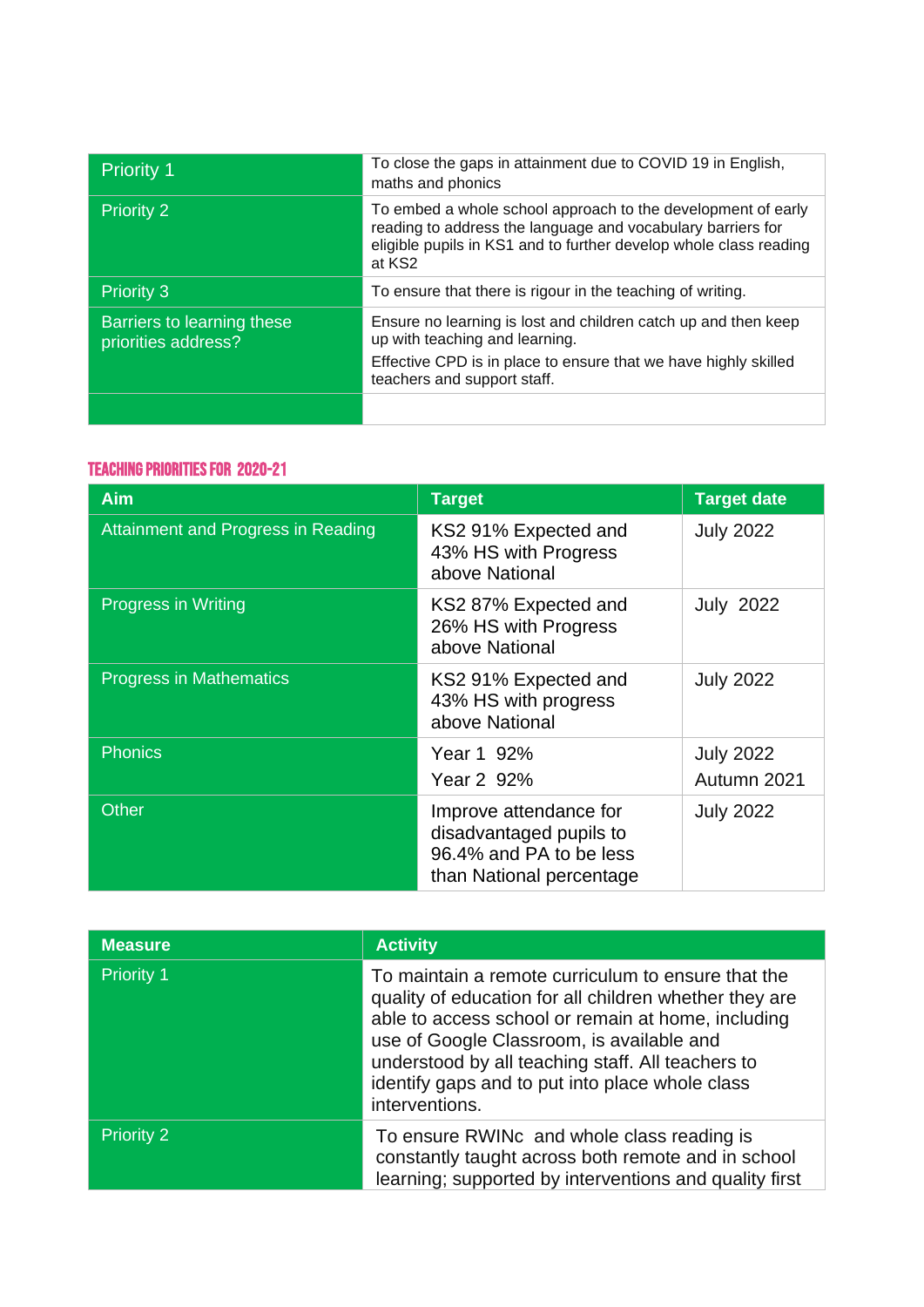|                                                  | teaching with small groups and individual 1 to 1<br>support.                                                                                                                                                                                                                                                                                                                                    |
|--------------------------------------------------|-------------------------------------------------------------------------------------------------------------------------------------------------------------------------------------------------------------------------------------------------------------------------------------------------------------------------------------------------------------------------------------------------|
| <b>Priority 3</b>                                | To develop consistency within modelled writing that<br>has an explicit focus on the grammar objectives for<br>that year group which will enable children to write<br>with increasing accuracy and fluency.                                                                                                                                                                                      |
| Barriers to learning these<br>priorities address | Teaching and remote learning are ensuring that gaps<br>in children's learning are closed or closing as a result<br>of lockdown and missed learning.<br>Gaps across learning will be closed to ensure<br>children are enabled to access the wider curriculum.<br>To ensure that pupils can read fluently as a result of<br>a systematic approach to phonic learning and whole<br>class teaching. |
| Projected spending                               | £46,800                                                                                                                                                                                                                                                                                                                                                                                         |

# Targeted Academic Support for Current Academic Year

| <b>Measure</b>                                   | <b>Activity</b>                                                                                                                                                                                                                                                                                 |
|--------------------------------------------------|-------------------------------------------------------------------------------------------------------------------------------------------------------------------------------------------------------------------------------------------------------------------------------------------------|
| Priority 1 and 3                                 | To identify gaps and establish bespoke<br>interventions, including 1 to 1, small groups and<br>universal provision are in place to address gaps in<br>learning to ensure accelerated progress and to<br>support the needs of our vulnerable pupils.                                             |
| <b>Priority 2</b>                                | Through early reading strategies; consistent phonic<br>programmes and whole class reading, children will<br>be able to read fluently; intervening with 1 to 1 and<br>small group support to ensure no learning is lost<br>and children catch up and then keep up with<br>teaching and learning. |
| Barriers to learning these<br>priorities address | To address individual gaps which have risen due to<br>barriers experienced by the most disadvantaged<br>pupils - COVID-19                                                                                                                                                                       |
| Projected spending                               | £49,875                                                                                                                                                                                                                                                                                         |

# Wider Strategies for Current Academic Year

| <b>Measure</b>    | <b>Activity</b>                                                                                                                                           |
|-------------------|-----------------------------------------------------------------------------------------------------------------------------------------------------------|
| <b>Priority 1</b> | To ensure increased attendance rates for targeted<br>pupils eligible for PP (target 98%)                                                                  |
| <b>Priority 2</b> | To ensure that children's mental and physical health<br>needs are met through our RHE and Physical<br>Education curriculum that nurtures the whole child. |